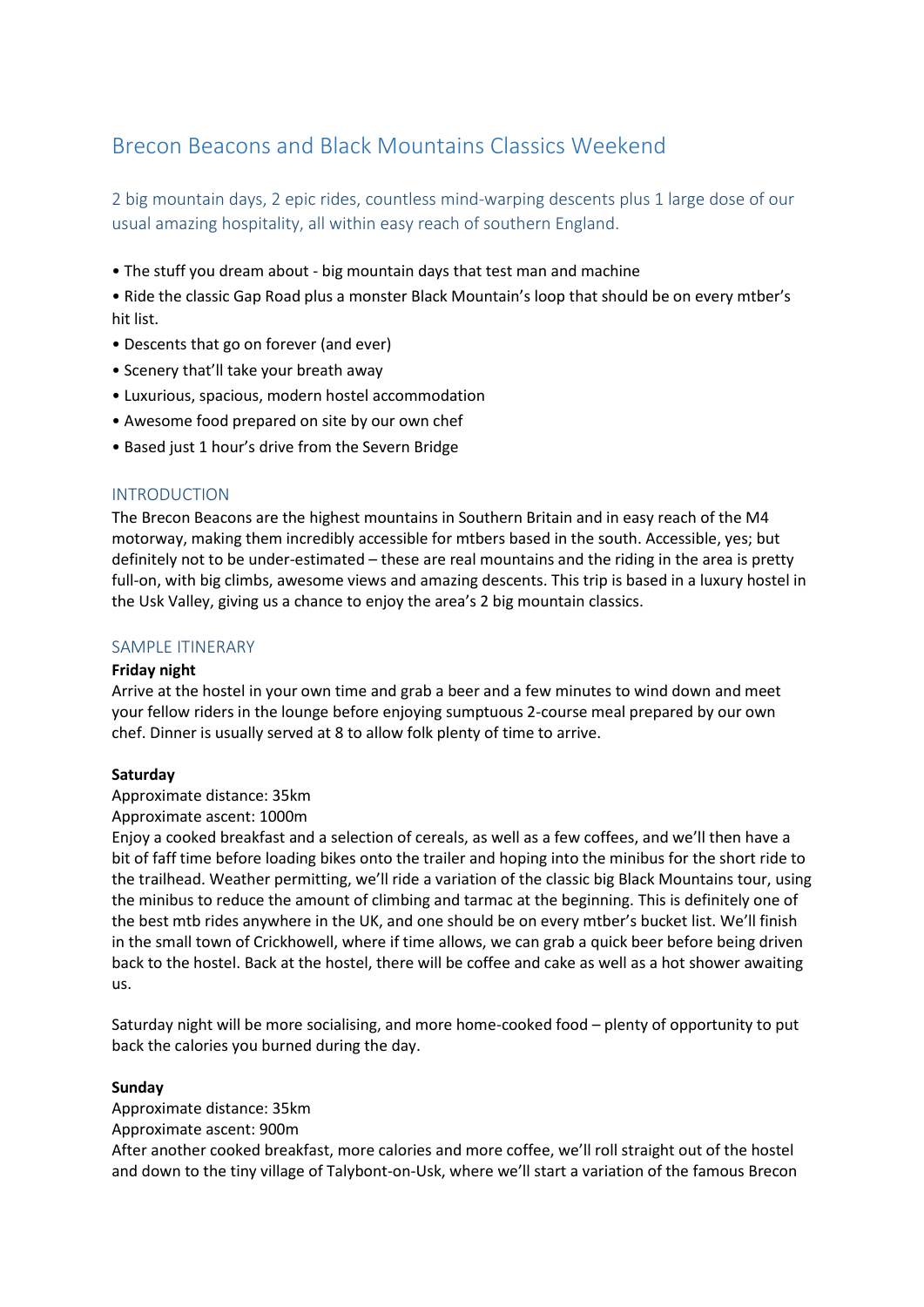Beacons Gap Ride. The exact route will depend on weather and the group, but whatever we decide to do, we'll eventually climb to a 600m col in the highest mountains in the national park, and then enjoy and almost endless descent to finish. Back at Talybont, we'll use the village bike wash – yes, the village really does have dedicated bike wash facilities, before hopping on the bus for a lift back up to the hostel for more coffee and cake…

# What's included?

- 2 full day's guided riding in the mountains maximum client to guide ratio 8-1
- Transport for you and your bike to and from the trailhead where needed
- 2 nights' accommodation in a luxury hostel (Exclusive to us)
- Gargantuan cooked breakfasts to set you up for the rides
- Packed lunches to savour on the trail
- Great coffee and unlimited cake
- Sumptuous 2-course evening meals cooked by our own chef

## Is this weekend for me?

The riding may be tailored a little to suit the group but definitely won't be suitable for complete beginners. You'd want to be comfortable tackling trail centre Red trails as a minimum, and happy to have go, or at least walk, more technical stuff when we come across it.

Fitness-wise, these are big days – at least 5-6 hours – with plenty of ups and downs. But we won't leave anybody behind – up or down.

If you have any concerns about your ability or fitness, please get in touch

#### BIKES

Your bike needs to be ready for the rigours of the mountains – steep and rocky climbs and descents. It would be well worth having it fully serviced (or doing it yourself). If there are parts you're in any doubt about, change them. This trip WILL be hard on bikes. As a minimum make sure your chain, chainset and cassette are all in decent nick and your brake pads are new or nearly new (you can always carry the old ones as spares and slot them back in later).

As a rule, a lightweight x-country bike won't be strong enough for the descents and a downhill rig will be too heavy for the climbs. There's no perfect bike but make sure you can climb and descend on it reasonably well.

We prefer to run tubeless to reduce pinch flats – a real problem on rocky terrain. Always carry at least one tube though. We also run Huck Norris tyre protectors, which have saved us countless torn tyres and dinged rims.

Tyres are important. Lightweight racing tyres won't be strong enough. We recommend good trail or all-mountain tyres such as Onza Ibex or Maxxis High Rollers.

## BIKE CLEANING, MAINTENANCE AND SECURITY

The hostel has a hose so we can wash the bikes there. And on day 2, we will use the village bike cleaning facilities in Talybont.

We travel with a bike stand and a good selection of tools. If you need specific tools for your bike, please bring them.

We try not to leave the bikes unattended on the trailer, but we've got a selection of cables and locks so we can lock them if needed. If you've got a lock, please bring it. The hostel provides secure storage.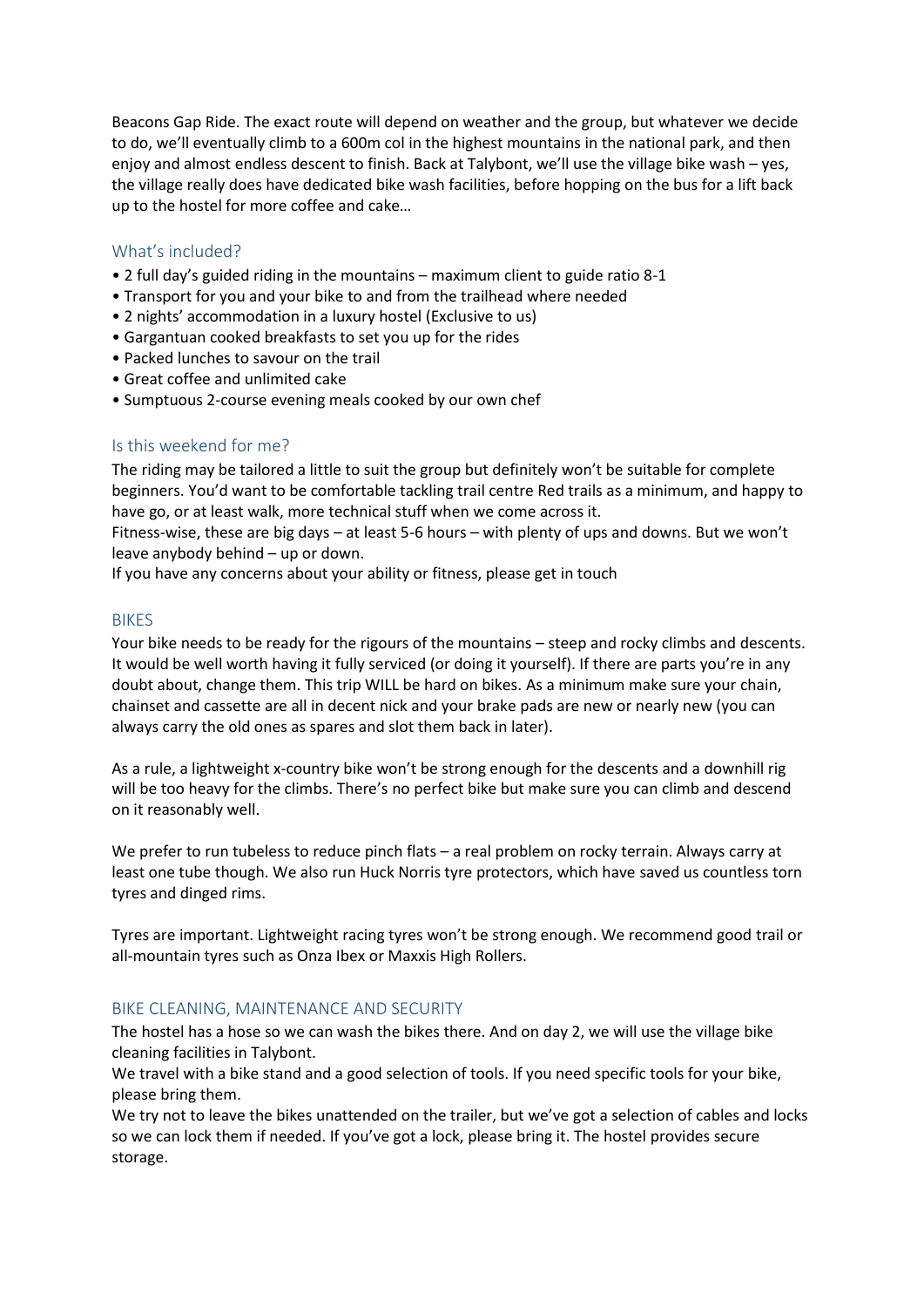## MAPS

Yup, we're guiding so you don't need them. But if you're interested in following routes on your own maps, speak to us before you buy them in case plans change and you end up with the wrong ones. If you just want printouts of where we've been when we get home, let us know and we can do this (on a non-commercial basis  $\odot$ )

# ETHICS ON THE HILL

There's no getting around it, 10 mountain bikers will always be pretty conspicuous and we'll always have some impact on the landscape and other trail users. As a company, we're 100% committed to minimising this impact in every way we can. We operate a strict 'pack it out' policy for all litter (including banana skins and orange peel), and we try to leave as little trace of our passing as possible.

While we'll enjoy some epic descents and trails, we encourage our guests to always ride in control and at a speed that reflects line of sight and ability.

We'll certainly meet walkers and we want any interactions to be as positive as possible. It's important to us to give mountain bikers a good name. The Welsh Government have been quite positive about extending access to mtbers and we don't want to do anything that will jeopardise this

## **INSURANCE**

We strongly recommend travel insurance to cover you should you get injured or fall ill before the trip or during it.

# KIT LIST

Not trying to teach anyone to suck eggs but always worth having a checklist! General

- Alcohol/drinks with dinner
- Towels
- Pyjamas/similar
- **Earplugs**
- Small bag to leave in the minibus Saturday with a change of clothes for after the ride

# Riding kit

Some items can be shared between the group. Please let us know at the briefing on Friday night (or before) if there's anything you haven't got that you may need.

- Hydration pack big enough to carry everything in the list below suggested size 15L to 20L
- Water and snacks gels, energy bars, jelly babies etc
- Lunch (this will be provided but you'll need to carry it)
- Dry bag to keep everything dry inside your pack
- Mini pump for your valve type
- Inner tube (even if you use tubeless)
- Tube patches (preferably self-adhesive)
- Tubeless repair kit (if you use tubeless)
- **Tyre levers**
- Multi-tool
- 1 set of spare brake pads
- Rear gear hanger for your bike
- Cable ties
- Duct tape (we suggest wrapping 1m around your pump)
- Power link for your chain type and speed